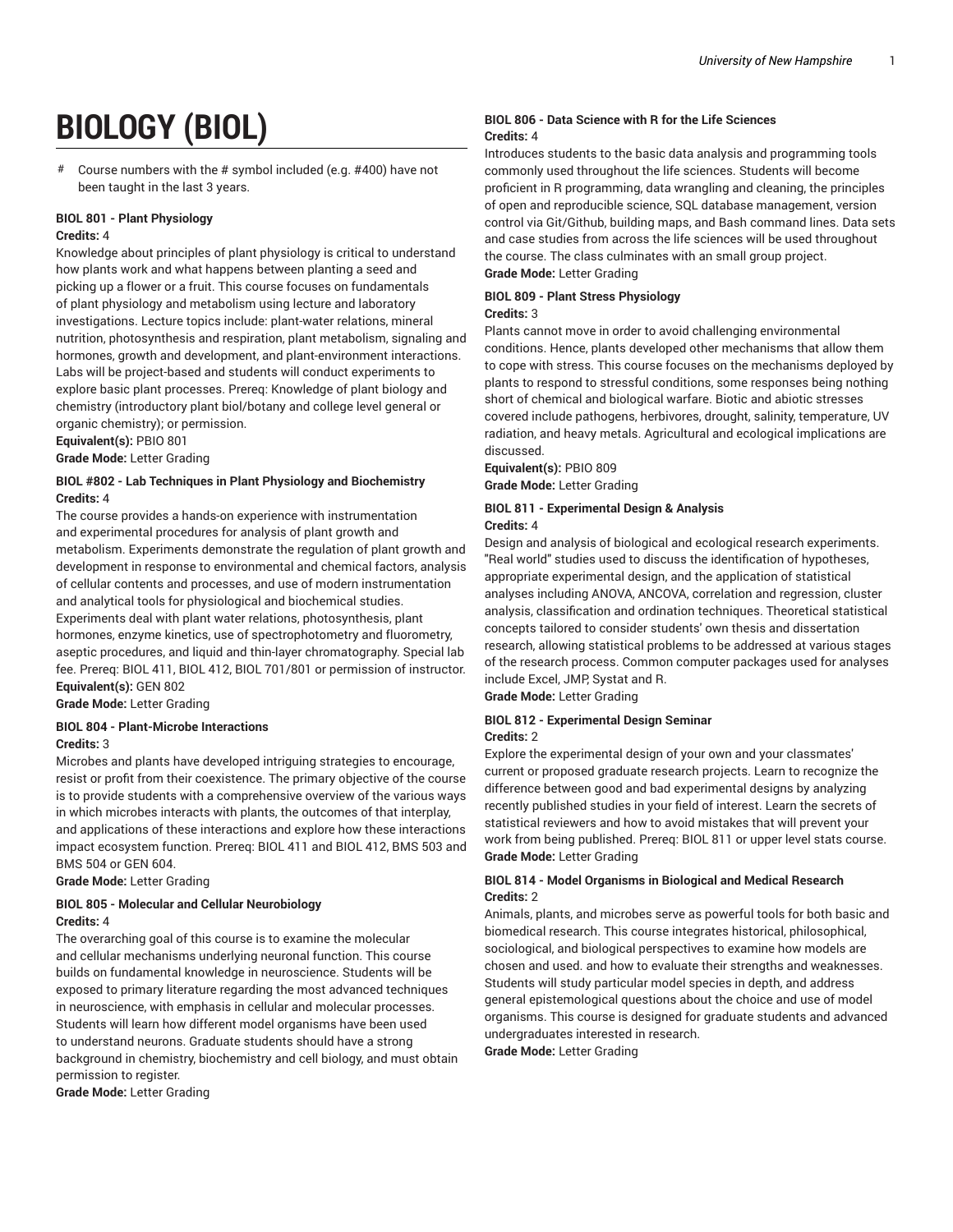## **BIOL 820 - Plant-Animal Interactions**

## **Credits:** 4

Animals and plants engage in a range of interactions, from plantpollinator and plant-ant mutualisms to plant-herbivore and carnivorous plant antagonisms. This course will explore the consequences of a variety of interactions on the evolution of traits in both animals and plants, considering implications for both conservation and agriculture. Weekly recitation. Prereq: BIOL 412.

**Grade Mode:** Letter Grading

## **BIOL 827 - Animal Communication Credits:** 4

This course examines the principles underlying how animals communicate with each other and why they communicate the way they do by using perspectives drawn from a broad range of disciplines including physics, chemistry, ecology, psychology, economics, and behavioral ecology. Students will explore the primary literature, and work in teams to conduct independent research. The course is intended for advanced undergraduate or graduate students interested in neuroscience and behavior, evolution, wildlife and conservation biology, or zoology.Prereq: BIOL 412.

**Grade Mode:** Letter Grading

#### **BIOL 828 - Marine Bioacoustics Credits:** 3

Marine bioacoustics is a highly interdisciplinary field of science that requires knowledge of marine biology, oceanography, physics, and engineering. This course provides an introduction to the role of acoustics in aquatic biological systems and how acoustics is used to study biological processes and ecosystem dynamics. Topics include: marine animal hearing; sound production; behavior; echolocation; remote sensing; research methods; and the impacts of sounds on marine animals. It is suggested that students have a strong background in biology. College level physics and calculus is suggested. **Grade Mode:** Letter Grading

## **BIOL #829 - Agricultural Waste Management Credits:** 4

The management of agricultural wastes is crucial in the development of sustainable agricultural practices. This course covers principles of managing, handling, treating, and applying animal manures and organic byproducts from an agricultural system perspective. Topics include waste characterization, descriptions of systems and technology, utilization of wastes as resources (land application, composting electricity generation, fertilization, etc.), land application principles, preparations of waste management plans, and potential impacts to the environment. Prereq: SAFS 502 or permission of instructor. **Grade Mode:** Letter Grading

## **BIOL 852 - New England Mushrooms: a Field and Lab Exploration Credits:** 4

This is a hands-on field, lab and lecture course in the identification, classification, life histories, and ecology of mushrooms and other macrofungi. Lectures focus on macrofungal ecology and systematics. Laboratory instruction emphasizes morphological, microscopic, and molecular identification techniques, plus the use of smart-phone field note recording and on-line resources. Several field trips are required in addition to the weekly laboratory. Previous experience with fungi is not required. Grades are based on a collection, a project, and presentations. Prereq: Intro course in Biology or Plant Biology, or permission. **Equivalent(s):** PBIO 852

**Grade Mode:** Letter Grading

#### **BIOL 855 - Biological Oceanography Credits:** 4

Biological processes of the oceans, including primary and secondary production, trophodynamics, plankton diversity, zooplankton ecology, ecosystems and global ocean dynamics. Field trips on R/V Gulf Challenger and to the Jackson Estuarine Laboratory. Prereq: One year of biology or permission of the instructor. Special Fee.

**Equivalent(s):** ESCI #850, ZOOL 850 **Grade Mode:** Letter Grading

## **BIOL 873 - Physiology of Fishes Credits:** 4

Investigates the physiological processes responsible for maintaining homeostasis in fishes. Focuses on the function and regulation of the major organ systems during stress and environmental adaptation. Topics include reproduction, osmoregulation, digestion, endocrinology, and sensory perception. Special Fee.

**Equivalent(s):** ZOOL 873 **Grade Mode:** Letter Grading

## **BIOL 895 - Advanced Studies**

**Credits:** 1-4

Advanced research or seminar, supervised by a faculty member. **Grade Mode:** Letter Grading

## **BIOL 899 - Master's Thesis**

**Credits:** 1-10

Master's thesis research. Cr/F.

**Repeat Rule:** May be repeated for a maximum of 10 credits. **Grade Mode:** Graduate Credit/Fail grading

#### **BIOL 901 - Introductory Graduate Seminar Credits:** 2

This seminar provides an introduction to the Biological Sciences Graduate Program, offering students an overview of program structure and requirements, introducing faculty research and campus resources, and helping participants develop skills and strategies useful in graduate school. Requirements include preparation of a written research proposal and a brief oral presentation. Cr/F.

**Equivalent(s):** ZOOL 901

**Grade Mode:** Graduate Credit/Fail grading

#### **BIOL 902 - Writing and Publishing Science Credits:** 2

Participants in this seminar (1) make significant progress on one or more of their current academic writing projects; (2) increase their understanding of the genres, protocols, and mechanisms of scientific writing and publishing; and (3) develop strategies and skills for getting professional writing done efficiently and well, in graduate school and beyond. Cr/F.

**Repeat Rule:** May be repeated for a maximum of 6 credits. **Grade Mode:** Graduate Credit/Fail grading

#### **BIOL #903 - Graduate Research Techniques Credits:** 2

Introduction to a range of research approaches in biology and to research skills needed for success in graduate school and beyond. Topics include scientific methods and experimental design, research techniques, and instrumentation available for graduate research. Cr/F. Offered every spring.

**Grade Mode:** Graduate Credit/Fail grading